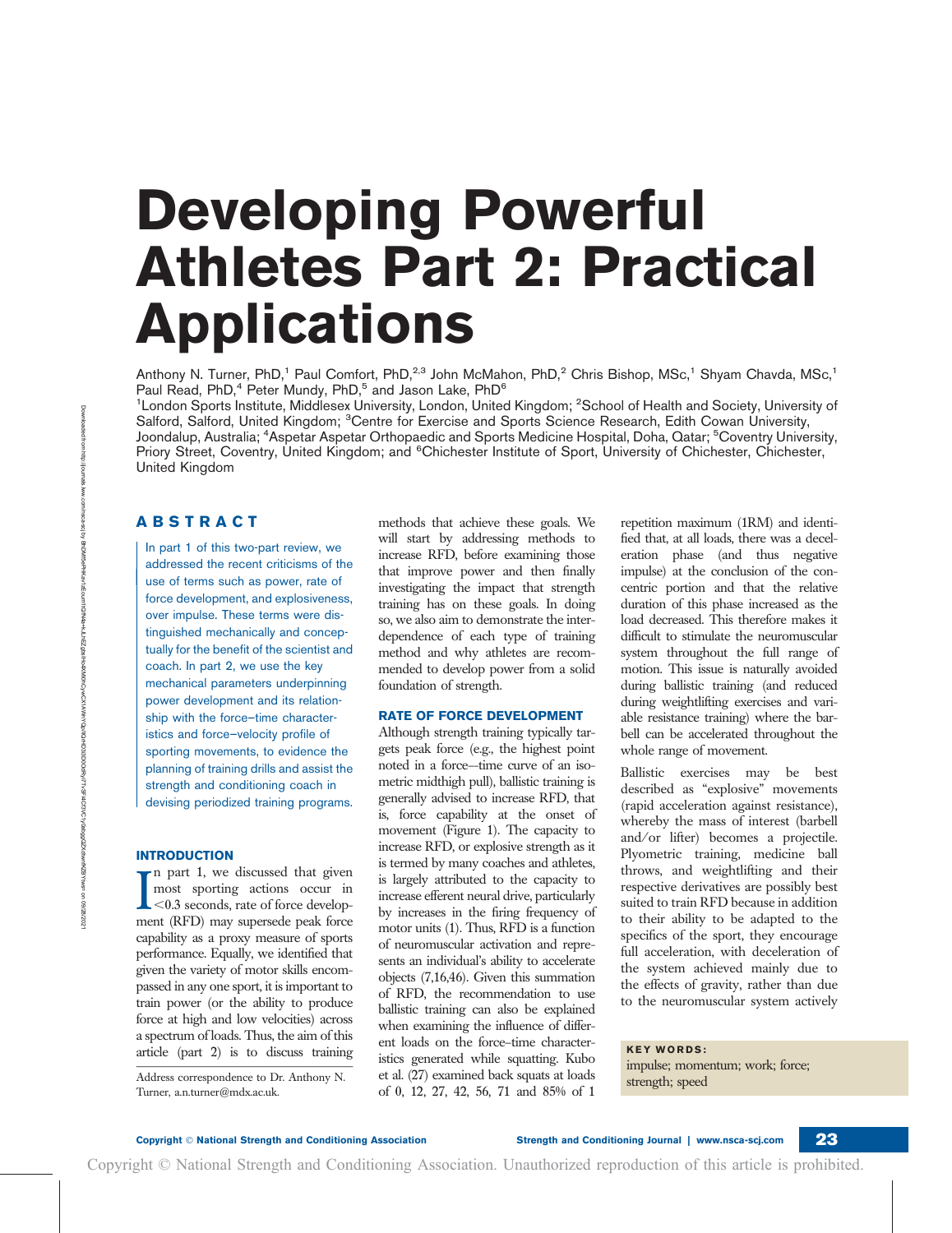

Figure 1. Although the interdependence of strength and power training dictates that both modalities affect all regions of the force–time curve, ballistic training is preferred to improve the rate of force development (or epoch defined impulse), generally within the first 300 ms of movement, while strength training is the preferred method to improve the peak height of the curve.

decelerating the system. Also, weightlifting and its derivatives produce some of the highest power outputs of any exercise modality (37). For example, the relatively low velocities involved in powerlifting exercises such as the deadlift, results in approximately 12 W per kg of body mass (BM) of power. By contrast, weightlifting derivatives can produce power outputs as high as 80 W per kg of BM; for a review of relative power outputs across exercises, readers are directed to the study by Suchomel and Comfort (38).

It is also worth noting that the second pull is the phase of weightlifting that has been shown to generate the greatest vertical ground reaction forces, RFD, and power output (17,35). For example, the study by Comfort et al. (11) found that, for force–time characteristics, midthigh clean pulls (i.e., taking the bar from the midthigh and concluding without the catch phase) produced higher values compared with power cleans and even hang power cleans (taking the bar from just above the knee). This finding is unsurprising,

however, as there is a reduced displacement and therefore time available during a midthigh clean variation, compared from the knee or hang. As such, force has to be higher to produce the impulse required to accelerate the system to ensure adequate displacement, especially if catching the bar. This information should be greeted with relief by strength and conditioning coaches because some athletes can find learning or achieving the body positions of the full versions of weightlifting challenging and cannot realize their benefits until an extended period has been spent mastering them. Also, the fact that performing the lift starting from the midthigh may be better than from the floor, means issues regarding athlete mobility (e.g., limited dorsiflexion) can be avoided.

Again to the coaches' avail, the study by Suchomel et al. (43) found that the jump shrug (again initiated from above the knee and through a countermovement) produced significantly greater peak force, velocity, and power, than both the hang clean and the high pull

across all tested loads (30, 45, 65, and 80% 1RM hang clean). This was also confirmed by Suchomel and Sole (39), with differences between the lifts attributed to specific task constraints. For example, they note that the goal of the jump shrug is to jump as high as possible, whereas for the clean, it is to catch the load. The intent to catch may lead to incomplete triple extension, especially at heavier loads (43). In turn, this may decrease RFD and potentially, over time, result in a diminished training stimulus (39). Furthermore, with the goal of the jump shrug being to jump as high as possible, it naturally requires acceleration throughout almost the entire movement, leading to greater force and velocity characteristics, again partly explained by the data of the study by Kubo et al. (27) highlighted above. Of course, however, this can also be explained using Newton's second law. That is, this need to jump (as opposed to drop under the bar and catch) requires a greater net impulse, which, when coupled with further reductions in displacement (and thus movement time), places a greater demand on the rapid application of force and therefore RFD. Table 1 identifies some ballistic exercises that, based on the information above, should form the basis of power training. The programming of these is discussed in the latter part of this article, and readers are also directed to the work of Suchomel et al. (40) for information on how weightlifting derivatives can be manipulated for the same purpose.

#### POWER AND THE FORCE– VELOCITY CURVE

In part 1, we noted that the velocity at which we can move an object is determined by its mass and that, when lifting to maximize power output, our intent should always be to apply maximal and rapid force (thus ensuring maximal neural recruitment) (1). This is because as long as we are maximizing force output, we can improve impulse over a given period, which in turn would increase velocity. Furthermore, we noted that most sports use a variety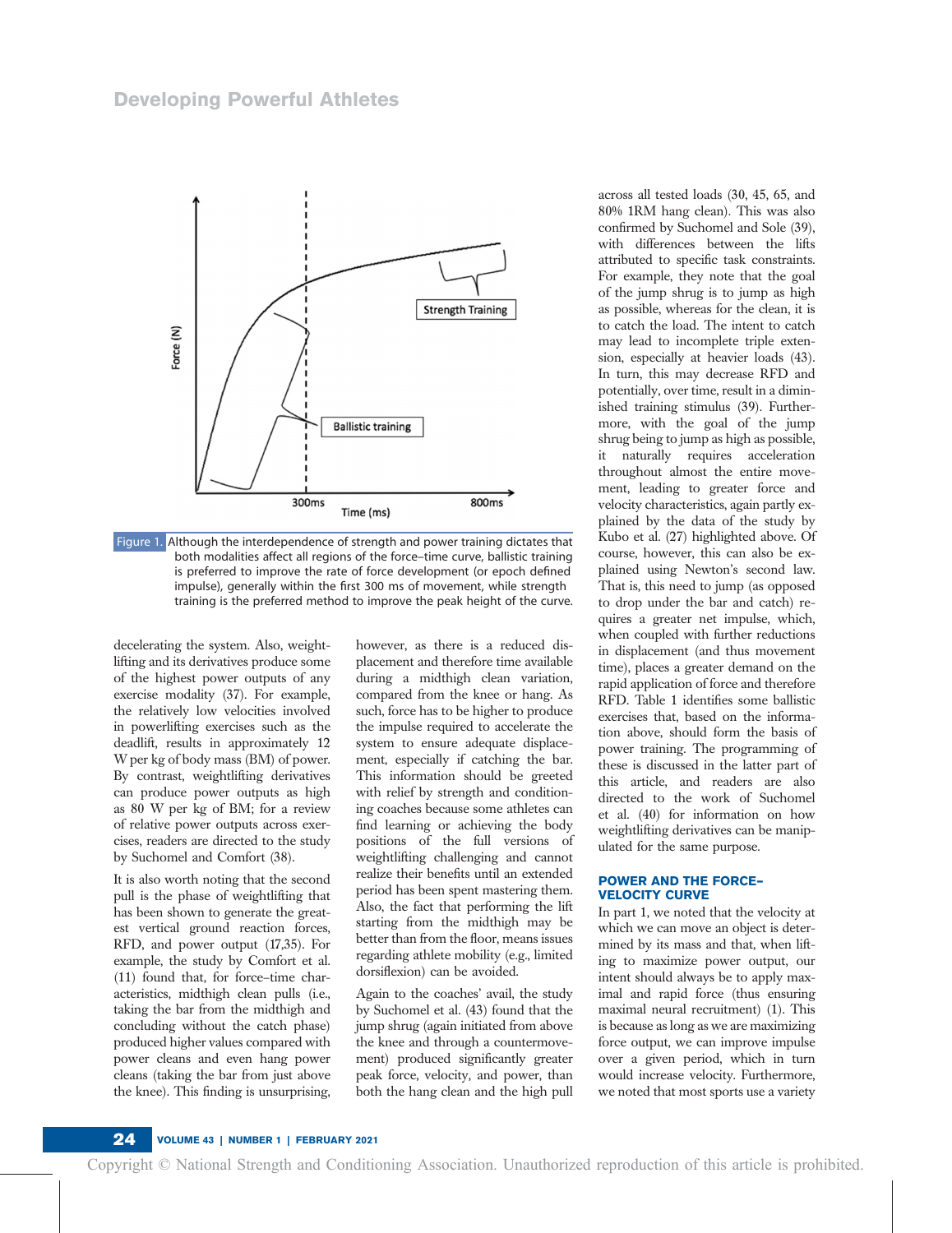| Table 1<br>Example ballistic exercises aimed at increasing explosive strength |                                                                                                                                                                                                                                                                                                                                                                          |  |  |
|-------------------------------------------------------------------------------|--------------------------------------------------------------------------------------------------------------------------------------------------------------------------------------------------------------------------------------------------------------------------------------------------------------------------------------------------------------------------|--|--|
| <b>Exercise</b>                                                               | <b>Coaching notes</b>                                                                                                                                                                                                                                                                                                                                                    |  |  |
| MB chest pass, slam, overhead throws,<br>and throws with rotation             | It is important to note that these MB exercises are for the legs, so if the athlete<br>does not load with a countermovement or is not encouraged to jump when<br>releasing it, it gravitates toward an upper-body exercise.                                                                                                                                              |  |  |
| Weightlifting and their derivatives                                           | Although weightlifting is an excellent resource, novice lifters may benefit most<br>from pulls above the knee and from midthigh. Lifts from above the knee<br>negate athlete mobility issues, with many unable to correctly attain a deep-<br>squat position. The best (and simplest) exercise may be jump shrugs, which<br>also ensures a full triple extension action. |  |  |
| Loaded jump squats                                                            | This exercise produces high impact forces at landing, so the athlete must<br>progress gradually. Arguably, without the use of an electromagnetic braking<br>device, jump shrugs and hex bar jumps may be better advised.                                                                                                                                                 |  |  |
| Slow and fast plyometrics                                                     | There is an abundance of drills available here from jumping up to a box, landing<br>from a box and drop jumps, including multiple hops and in various directions                                                                                                                                                                                                         |  |  |
| Seated MB throws (similar to above)                                           | Similar to the MB drills identified above, however, being seated directs all force<br>development to the upper body                                                                                                                                                                                                                                                      |  |  |
| Bench press throw                                                             | This is a good way of performing an upper-body ballistic lift with very heavy load<br>(of course lighter weights can also be used), which is not available with a MB. If<br>the weight cannot be "thrown" consider using bands and chains to enable full<br>acceleration throughout the lift.                                                                            |  |  |
| $MB =$ medicine ball.                                                         |                                                                                                                                                                                                                                                                                                                                                                          |  |  |

of motor skills that span the entire force–velocity curve, and thus, it is considered prudent to ensure that training programs adequately cover all points. This is principally achieved by manipulating training load, with training velocity an outcome of this. Furthermore, the importance of using multiple loads (and therefore velocities) is evidenced by studies demonstrating that neuromuscular adaptations are specific to training velocity (25,26,30,32); this has also been summarized by Haff and Nimphius (15). Across these studies, strength training has been shown to predominantly shift the high-force region of the force–velocity curve to the right (Figure 2A), while training focusing on the generation of speed, predominately shifts the high-velocity region of the curve to the right (Figure 2B). Training at maximum power output predominantly effects the curve at the region corresponding best to the exercise used (Figure 2C). These findings explain why a mixedmethods approach to training is generally advised, where strength and power are trained simultaneously, but one is subject to greater emphasis during a particular training block (15,44). Furthermore, the use of multiple exercises (and not just multiple loads within the same exercise) can be a useful training tool because the kinematics of some exercises is better matched to certain loads. For example, pulling-based derivatives of weightlifting exercises enable the use of loads above an athlete's 1RM clean (as the lifter is no longer constrained by having to catch the bar) and thus can further emphasize the high-force (strength–speed) region of the force–velocity curve, above catch-based derivatives. Similarly, jump shrugs enable lighter loads to be used than those permitted during catch-based weightlifting variations (given that when attempting to catch, technique may be compromised if the load is too light) and some pulling variations (as the bar may either be rapidly accelerated toward the chin or too

high vertically) and thus allow further emphasis on the high-velocity (speed) region of the force–velocity curve. Suchomel and Comfort (38) show how a spectrum of loads can be best paired with exercises to support power-based training, by plotting a theoretical force–velocity curve with respect to weightlifting derivatives (see Ref. 38 for further reading).

## SPEED–STRENGTH AND BARBELL VELOCITY ZONES

Within the strength and conditioning community, velocity and force are often regarded as synonymous with speed and strength, respectively, and hence, power is often referred to as speed–strength. Furthermore, a distinction can be made between speed–strength and strength–speed (45), suggesting these are separate physical capacities pertaining to defined areas of the curve and are an important division when prescribing strength and conditioning programs. Speed–strength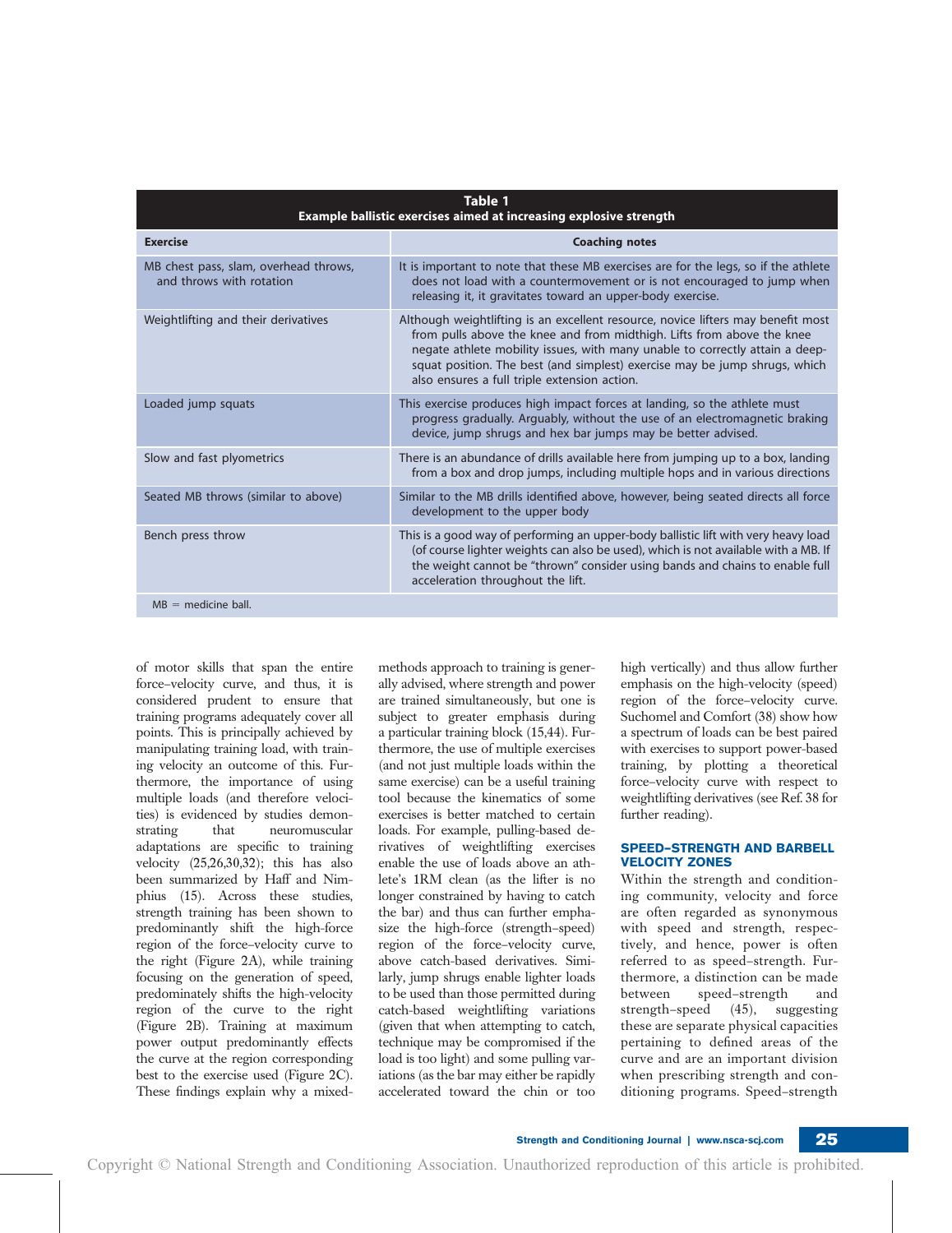

Figure 2. Hypothetical change in F–v curve based on training load. (A) Strength-based power training. (B) Velocity-based power training. (C) Training at P<sub>max</sub> (i.e., the load that maximize average power). Of note, however, the position at which the line flattens is exercise dependent, as Pmax often occurs at varying loads.

can be defined as the ability to quickly execute a movement against a relatively small external load and is assessed in terms of speed of movement. Conversely, strength–speed may be considered as the ability to quickly execute a movement against a relatively large external load and is assessed in terms of mass lifted. These terms are intended to signify a gradual shift in training emphasis from strength (low velocity) to speed (high velocity) as the athlete journeys along the force–velocity curve ensuring full coverage. This can be achieved through appropriate exercise selection and the gradual reduction in load (i.e., % 1RM) as emphasis shifts from strength, strength–speed, speed–strength, and finally to speed (Table 2). Although the demarcation of which load corresponds to speed–strength and strength–speed is rather arbitrary, one may suggest that up to, and including the load that produces peak average power for a particular exercise, signifies speed–strength; above this load and up to the 6RM load (i.e., strength training load) would be classed as strength–speed (Figure 3).

These demarcations can now also be defined using devices that measure barbell velocity (Table 2 and Figure 3). Typically, for powerlifting type exercises, mean concentric velocity (MCV) is used due to its high reliability (23,24) and better representation of concentric velocity, when compared with peak concentric velocity (23). It is well reported that the MCVachieved at maximal loads can vary between individual strength levels (20,48) and exercises (20,28,34), which would therefore affect the velocity zones that relate to strength, strength–speed, speed–strength, and speed. This variation, including that noted between different devices, therefore warrants the need for individualized velocity profiling to be conducted. In contrast to these traditional lifts (but following the same principles), weightlifting exercises should use peak velocity to determine load because they are ballistic in nature and the entirety of the movement is not as critical for the evaluation of the lift (29). Furthermore,

| Table 2<br><b>Example exercises based on training emphasis</b>                                                                                                       |                                                            |                                    |                                                                             |  |
|----------------------------------------------------------------------------------------------------------------------------------------------------------------------|------------------------------------------------------------|------------------------------------|-----------------------------------------------------------------------------|--|
| Strength                                                                                                                                                             | <b>Strength-Speed</b>                                      | <b>Speed-Strength</b>              | <b>Speed</b>                                                                |  |
| Bench press (0.10-0.4 m/s)                                                                                                                                           | Bench press throw                                          | Plyometric push-up                 | Seated medicine ball chest<br>pass ( $>1.5$ m/s)                            |  |
| Squat $(0.23 - 0.6 \text{ m/s})$                                                                                                                                     | Jump shrug from hang $(>1.0$<br>m/s<br>Jump squat (40% BM) | Jump to box<br>Jump squat (20% BM) | Med ball throw $(>1.5 \text{ m/s})$<br>Jump squat (BM) $(>2.0 \text{ m/s})$ |  |
| <b>Deadlift</b>                                                                                                                                                      | Power clean $(>1.2 \text{ m/s})$                           | Power snatch $(>1.5 \text{ m/s})$  | Jump to box $(>2.0 \text{ m/s})$                                            |  |
| It should be noted that the emphasis of an exercise can be altered by changes in loading. As noted above, a change in loading will inversely<br>affect the velocity. |                                                            |                                    |                                                                             |  |

 $BM = body$  mass.

# 26 VOLUME 43 | NUMBER 1 | FEBRUARY 2021

Copyright © National Strength and Conditioning Association. Unauthorized reproduction of this article is prohibited.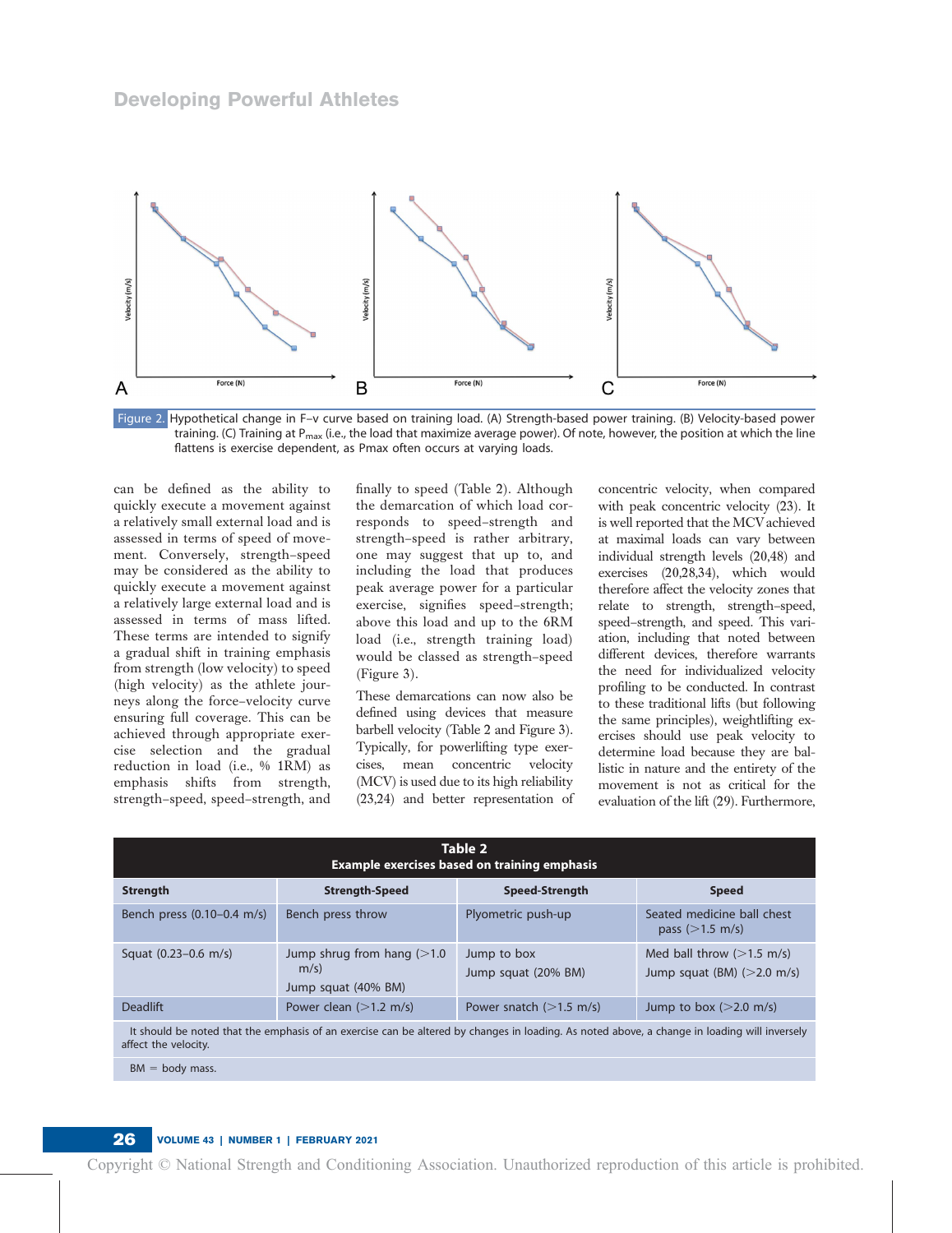

Figure 3. Adaptation of F–v curve, substituting force for strength (STR) and velocity for speed (SPD). Velocity bands shown are for the back squat and may vary between individuals.

and as expected given the discussion above, peak velocity occurs during the second pull of the clean and snatch (18), with this point marking the critical moment of the exercise, because it determines the subsequent barbell displacement and thus is a clearer determinant of success (29).

To help monitor and regulate training to ensure the athlete is training in a velocity range that best represents the biomotor in which they are trying to elicit change, the implementation of velocity cutoffs can help determine when a set is complete, based off a predefined decrement in velocity. For example, an athlete looking to develop lower-body strength-speed may perform 4 sets of jump squats at 75% of bodyweight, which is where the greatest impulse is produced (31)—see part 1. During the first set, the athlete may achieve a MCV of 0.95 m/s, which is also their fastest rep. The velocity loss allowed maybe set at 20% from that value  $(0.76 \text{ m/s})$ . Thus, when the prescribed percentage velocity loss limit (20%) is exceeded, the set would be terminated. This method has previously been shown to (a) increase strength gains and (b) enhance ballistic outcome measures such as jump height, more so than higher cutoffs of 40% (8,9), despite a 40% difference in training volume (8). Furthermore, in ensuring the athlete performs all repetitions within an acceptable proximity of the intended velocity, fatigue across the set and indeed the training session is comparatively less, given the subsequent reduction in volume. Finally, we should state that highvelocity training, when performed under load, is not necessarily attempting to replicate the actual movement velocities attained in sport. Anecdotally (acknowledging that as of yet there is no peerreviewed research to support its efficacy), this can be achieved and even superseded through bungee cords and resistance bands, for example. In the case of the former, it is also often necessary to spend sufficient time accelerating to achieve such speeds.

#### DEVELOPING RATE OF FORCE DEVELOPMENT AND POWER THROUGH STRENGTH

Strength training is a fundamental component in the development of power, given that power is largely dependent on the ability to exert high forces (and is thus subject to an athlete's strength capacity). This can be noted by the high and positive correlation between peak power and maximum strength  $(r = 0.77-0.94)$ (2), in both the upper-body and

lower-body (3–5). It is not difficult to corroborate the interdependence of strength and power (beyond the obvious mechanics that  $P = F \times v$ ) by using  $v = F \times t/m$  (where P = power,  $F =$  force,  $m =$  mass,  $a =$ acceleration,  $v =$  velocity, and  $t =$ time). This equation represents a rearrangement of Newton's second law of motion:  $F = ma \rightarrow F = m \times v/t \rightarrow v$  $= F \times t/m$ . The equation ( $v = F \times t/m$ ) now reveals that to increase velocity  $(v)$ , it is necessary to increase the magnitude or duration of the force applied (or both), which results in an increase in impulse, or alternatively, decrease the mass of the system. However, not all of these are possible as the athlete may be unable to decrease system mass (either BM or sports implement mass), or increase the duration of movement; in fact, a decrease in duration may be wanted or even needed. Consequently, only one option remains, namely to increase force production (strength). Furthermore, the influence of force can also be explained when we consider the work–energy theorem (see part 1), which states that the net work performed on an object is equal to the change in kinetic energy. In the context of jumping and noting that jump height should be calculated based on take-off velocity (as per the impulse–-momentum theorem), velocity can be calculated as follows:

 $v = \sqrt{(2 \times F \times s/m)}$ . Given mass is limited in its ability to alter (assuming a lean athlete) and push-off distance is anatomically constrained (or the optimization is outside the control of the strength and conditioning coach), force is the variable that exerts the most influence. Finally, as mentioned, the impulse–momentum theorem is also an important consideration for power activities as, for example, jump height is determined by take-off velocity, which, in turn, is determined by net impulse (the impulse applied to BM). The equation shows that a large impulse is needed to produce a large change of momentum. Again, force must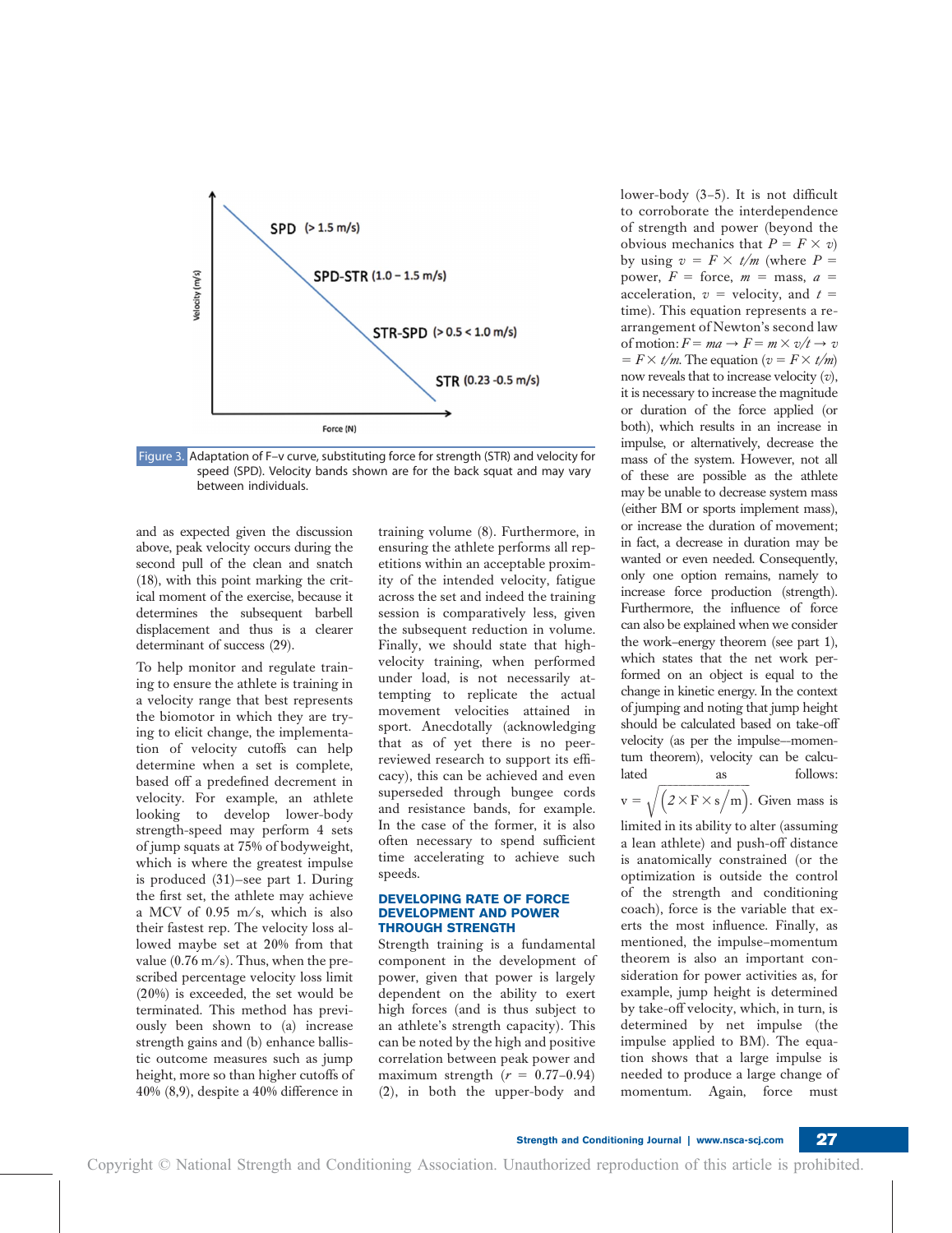

Figure 4. Comparison of force, power, RFD, and movement time, during a countermovement jump, between stronger and weaker athletes (37). RFD, rate of force development.

dominate because of the short duration of most sports movements.

Therefore, force and time must be measured if athlete improvement is to be appropriately monitored, ideally through analysis of a force–time trace. Figure 4 illustrates how increases in strength (and thus RFD) can change the jump profile of an athlete, such that performance (height and duration) is improved (37). These conclusions lead to a common question; how strong should we make our athletes? Clearly, the underpinning physics suggests that there is no upper limit, with researchers suggesting that athletes who can lift  $2 \times BM$  during a back squat can express higher power outputs in vertical and horizontal jumping than their weaker (e.g.,  $1.6 \times BM$ ) counterparts (6,12,13,33,36,47); thus, this seems to be an appropriate benchmark.

Bompa and Carrera (10) effectively describe the interrelationship between strength training and ballistic training. They propose that power is developed through a physiological strategy involving 2 phases. The first phase involves the recruitment and training of fast-twitch fibers through strength

training as described by the size principle of motor unit recruitment (21); that is, you have to lift heavy enough to actually recruit type IIa, and especially type IIx fibers. The strengthtraining phase is considered fundamental given the high correlation (r  $= 0.75$ ) between the percentage of type II fibers and power output, and their role as velocity increases (14). The second phase involves increasing the firing frequency of these fibers (which are now of a greater volume) through ballistic training. Remember,  $P = F \times v$ , so maximum gains will occur if both of these components are trained. For example, the study by Cormie and McBride (12) compared a power-training group (7 sets of 6 jump squats with the optimal load for maximal power output, i.e., BM) with a strength–power group (5 sets of 6 jump squats at the optimal load for maximal power output and 3 sets of 3 squats with 90% of their 1RM). Results revealed that combined lowerbody strength–power training was as effective as power training for improving maximum jump height and maximum power output in the jump squat, and it was more effective than power training at producing allaround (i.e., from BM to 80 kg) improvements in the load–power relationship of the jump squat. Unfortunately, no results were presented to illustrate whether there were any differences in jump strategy (e.g., to the duration of or force applied to each phase), to determine whether there was a different response regarding how changes in impulse result in an increase in jump height. Perhaps, the best example of athletes involved in this combined (mixed methods) strength and power training are weightlifters. These athletes are reported to produce the highest (ratio-scaled) values for isometric RFD and power output in weighted and unweighted vertical jumps (19).

Cormie et al. (13) have also shown that, in weaker individuals, both modes (strength and power) are equally effective at enhancing power and overall athleticism. In this study, relatively weak men (1RM back squat  $\lt 1.6 \times BM$ ) had their jumping and sprinting performances, along with changes to their force– velocity profile, muscle architecture, and neural drive tested, after a 10-week (3/ week) training intervention of either strength training or ballistic-power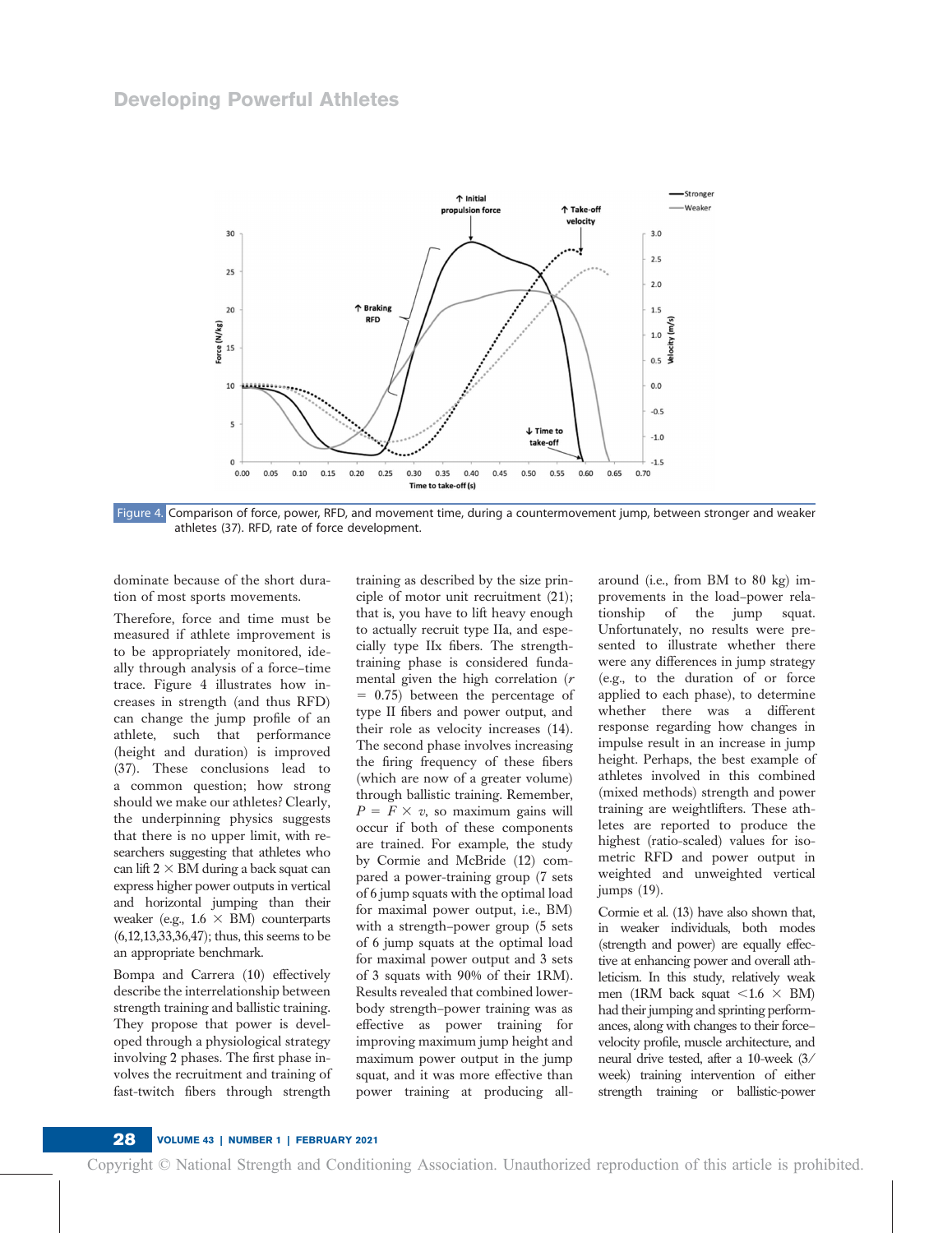

Figure 5. (A and B) To appropriately use the force-time curve, relative force must be labelled along the y-axis. This is because while having a high RFD is certainly a desirable characteristic, it is still essential that an athlete have the requisite strength  $(\sim 1.6$  $\times$  body weight) from which to engage in mixed-methods training. Given peak force in both athletes has surpassed this threshold, the trace may be interpreted as follows: Athlete A would benefit most from ballistic training while athlete B would benefit most from strength training. Naturally, their training swaps in the next mesocycle, given the force–time traces should then appear as per B. RFD, rate of force development.

training. Both groups showed similar improvements in the performance measures but through different mechanisms. The ballistic-power training group increased the rate of electromyography rise during jumping, producing more force and increasing RFD, resulting in greater acceleration and movement velocity in shorter periods. In the strength training group, results were consequent to maximal neural drive (demonstrated through increases in maximal integrated EMG) and muscle thickness, which increased contractile capacity and thus reducing the relative load. This enabled greater force and RFD, and the ability to accelerate their mass to a greater degree, and again over a shorter period.

It is apparent therefore that maximum strength is a key factor in developing high-power outputs and that, to fully develop an athlete's power potential, strength and conditioning coaches should include strength training within their periodized programs. Of note, because strength levels may only be maintained for 2 weeks (22), it is prudent to incorporate strength sessions throughout the entirety of a periodized program so as to optimize and maintain high levels of power output through training and come the time of competition (44). Suchomel et al. (41) nicely surmise that strength should be perceived as a "vehicle" for driving the enhancement of power and RFD, and we recommend reading (42) for a more in-depth analysis of the significance of strength and how it may be trained.

## CONCLUSION AND PRACTICAL APPLICATIONS

Armed now with this deeper understating of the interdependence of strength and power, we must return to the profiles of athlete A and B, as presented in part 1 (see Figure 5A below). This figure can now be seen as a simplification of how the force–time curves of athletes can be used to classify training windows, given that (a) increases in impulse naturally accompany increases in strength (when time is held constant), (b) weaker individuals benefit most from strength training, regardless of their profile, and (c) while it is desirable to have a high RFD, it is still essential that the athlete produce the required force over a given duration (impulse). As such, when reporting force–time traces, it is important to note the relative force capacity along the y-axis, to ensure the athlete has sufficient strength to now engage in a periodized approach of mixed-methods training.

Given peak force in both athletes is above the recommended 1.6  $\times$  BM (Figure 5A), the trace may be interpreted as follows: Athlete A would benefit most from an emphasis on ballistic training while reducing the focus on strength development, while athlete B would benefit most from an emphasis on strength training, with a reduced focus on ballistic training. As they undertake this training, the graphs would reverse, albeit now with higher values (Figure 5B). In the next training block, therefore, they would swap training emphasis, with this pattern of periodization continuing throughout the mesocycle or macrocycle. Importantly, however, had strength capacity been  $<$ 1.6  $\times$  BM in both athletes, then they should simply continue with a strength emphasis. We should also reiterate that a training emphasis infers that (normally) one biomotor is targeted for improvement, while others are maintained as best as possible. So, a power emphasis implies the goal of this training block is to increase an athlete's rapid expression of force (at high and low loads). Strength is still trained, however, albeit with much less volume, to ensure this biomotor quality (i.e., peak force capacity) is maintained as best as possible (therefore, frequency and intensity may remain). This approach is guided by their interdependence, for example, power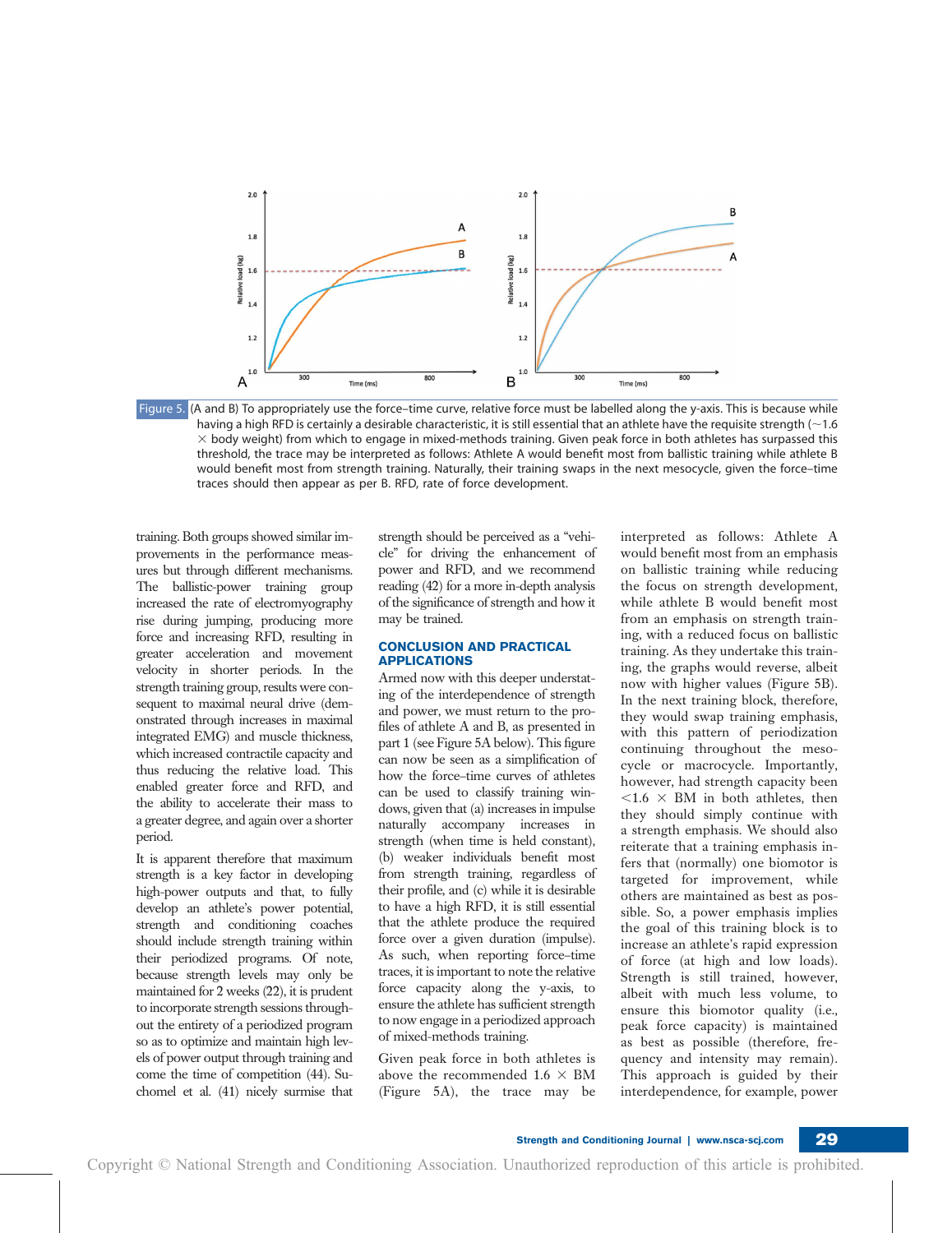# Developing Powerful Athletes

training will seem ineffective if strength capacity diminishes.

Conflicts of Interest and Source of Funding: The authors report no conflicts of interest and no source of funding.



Anthony N. Turner is an associate professor in Strength and Conditioning and the director of postgraduate programmes in sport at the Lon-

don Sport Insti-

tute, Middlesex University.



Paul Comfort is a reader in strength and conditioning and the programme leader in MSc Strength and conditioning at the University of Salford and adjunct professor

at Edith Cowan University.







Chris Bishop is a strength and conditioning coach at the London Sport Institute, Middlesex University, where he is also the programme leader for the MSc in

Strength and Conditioning.



Shyam Chavda is strength and conditioning coach and technical tutor at the London Sport Institute, Middlesex University and the lead coach for the

Paul Read is a strength and conditioning coach and clinical researcher at Aspetar Orthopaedic and Sports Medicine

Middlesex University weightlifting club and a regional coach for British Weightlifting.



Hospital. Peter Mundy is an assistant professor in biomechanics and course director in strength and conditioning at Coventry



Jason Lake is a reader in Sport and Exercise Biomechanics and program leader of the MSc in Strength and Conditioning in the Department

University.

of Sport and Exercise Science at the University of Chichester.

# **REFERENCES**

1. Aagaard P. Training—induced changes in neural function. Exerc Sport Sci Rev 32: 61–67, 2003.

- 2. Asci A, Acikada C. Power production among different sports with similar maximum strength. J Strength Cond Res 21: 10–16, 2007.
- 3. Baker D. The effects of an in-season of concurrent training on the maintenance of maximal strength and power in professional and college-aged rugby league football players. J Strength Cond Res 15: 172– 177, 2001.
- 4. Baker D, Newton R. Observation of 4-year adaptations in lower body maximal strength and power output in professional rugby league players. J Aust Strength Cond 18: 3–10, 2008.
- 5. Baker D, Nance S, Moore M. The load that maximises the average mechanical power output during explosive bench press throws in highly trained athletes. J Strength Cond Res 15: 20–24, 2001.
- 6. Barker M, Wyatt T, Johnson R, et al. Performance factors, psychological assessment, physical characteristics, and football playing ability. J Strength Cond Res 7: 224–233, 1993.
- 7. Behm D, Sale D. Intended rather than actual movement velocity determines velocity specific training response. J Appl Physiol 74: 359–368, 1993.
- 8. Blanco-Pareja F, Rodriguez-Rosell D, Sánchez-Medina L, et al. Effects of velocity loss during resistance training on athletic performance, strength gains and muscle adaptation. Scand J Med Sci Sports 27: 724–735, 2017.
- 9. Blanco-Pareja F, Sanchez-Median L, Suarez-Arrones L, Gonzalez-Badillo J. Effects of velocity loss during resistance training on performance in professional soccer players. Int J Sports Physiol Perform 12: 512–519, 2017.
- 10. Bompa T, Carrera M. Periodization Training for Sports. Champaign, IL: Human Kinetics, 2005.
- 11. Comfort P, Allen M, Graham-Smith P. Comparisons of peak ground reaction force and rate of force development during variations of the power clean. J Strength Cond Res 25: 1235–1239, 2011.
- 12. Cormie PM, McBride J. Power versus strength-power jump squat training: Influence on the load-power relationship. Med Sci Sport Exerc 39: 996–1003, 2007.
- 13. Cormie P, McGuigan M, Newton R. Adaptations in athletic performance after ballistic power versus strength training. Med Sci Sport Exerc 42: 1582–1598, 2010.

## 30 VOLUME 43 | NUMBER 1 | FEBRUARY 2021